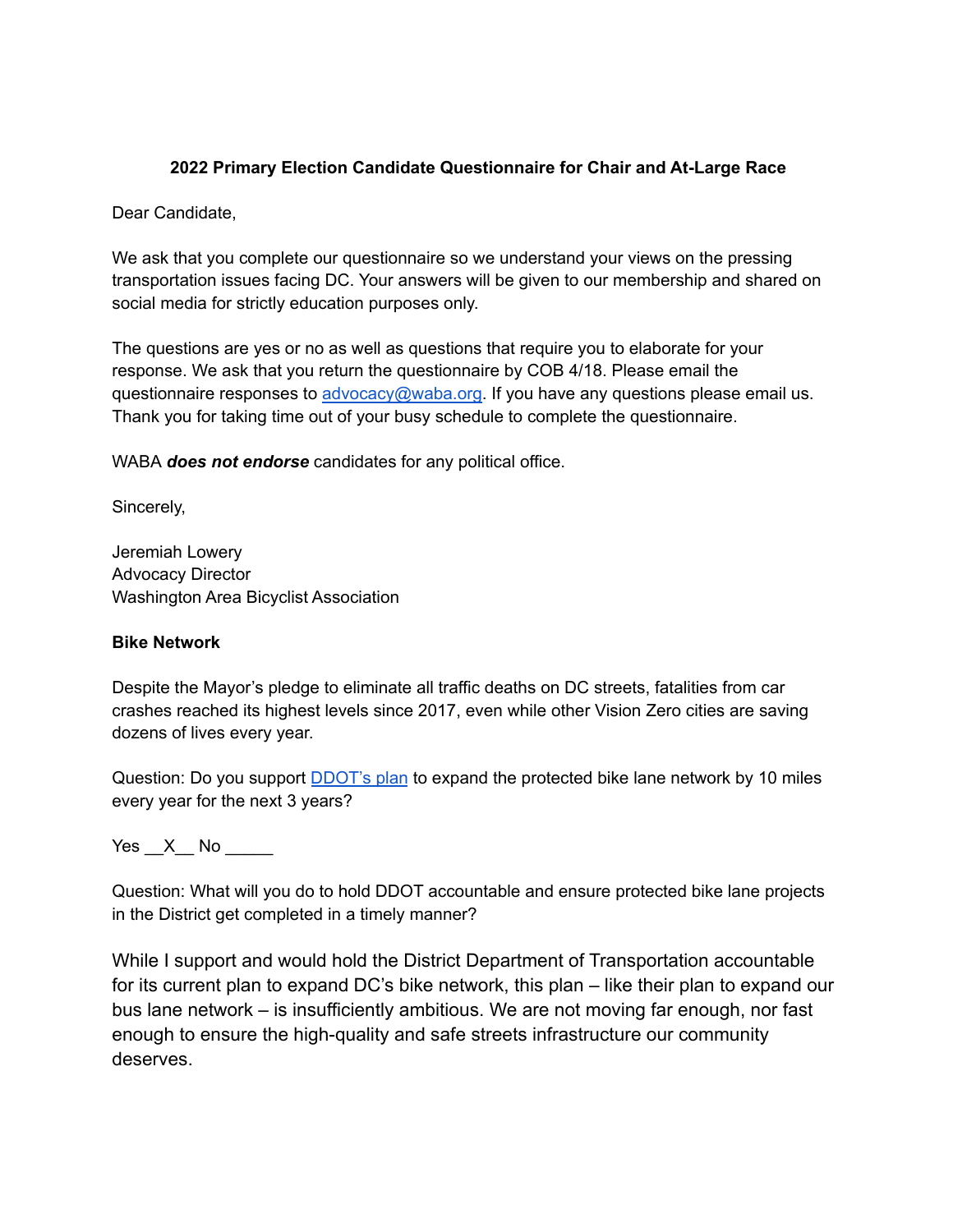In terms of holding the District Department of Transportation accountable as to the delivery of projects, I have proposed a number of measures that will expand and improve the DC Council's ability to conduct meaningful oversight.

My [Safe Streets Infrastructure and Public Transportation Plan](https://erinfordc.medium.com/erin-palmers-safe-streets-infrastructure-public-transportation-plan-2977cf283e34) will deliver concrete, consistent oversight by the DC Council on street safety, including bike lane projects. My Plan calls for more professional committee staff, increased use of the DC Auditor's office and responsiveness to the Auditor's recommendations, and joint hearings on street safety with a reconstituted education committee.

In addition, my [DC Council Accountability Plan](https://erinfordc.medium.com/dc-council-accountability-plan-bda504ae31f1) will make the Council more effective, transparent, and ethical. The procedures for a neutral committee assignment process will prevent vote trading and the appearance of impropriety in committee assignments. My Plan also calls for reinstituting a non-partisan comprehensive research service to increase the Council's institutionalized knowledge building and capacity to learn from what is working in other jurisdictions.

# **Budget**

Bike lanes are an incentive for District residents who choose to travel in ways that conserve land, energy, and fuel and they also fight climate change. DDOT's long-range plan envisions miles of protected bicycle lanes – which makes bicycling safer, easier and more popular and also reduces fuel use.

Question: Will you press DDOT to accelerate plans for more protected bike lanes (which may repurpose driving lanes and street parking) and budget adequate money for DDOT to build these bike lanes? Including ensuring DDOT has the staff and resources in the budget to complete the projects at a rapid pace?

Yes  $X$  No  $\blacksquare$ 

Question: What other budgetary biking and transportation items will you fight for and prioritize?

Safe streets, public transportation, and strong, neighborhood-focused communities are important to me. I don't drive; I walk, ride the bus, and take Metro to bring my kids to school, get to meetings, and pick up what we need for our family.

This is my daily life, and it's the lived experience of many Washingtonians. I have been hit by a driver. I have been scared for me and my kids crossing the street. I have waited for a long-delayed bus and had nowhere to sit while waiting. I have struggled to push a stroller in areas with no sidewalks.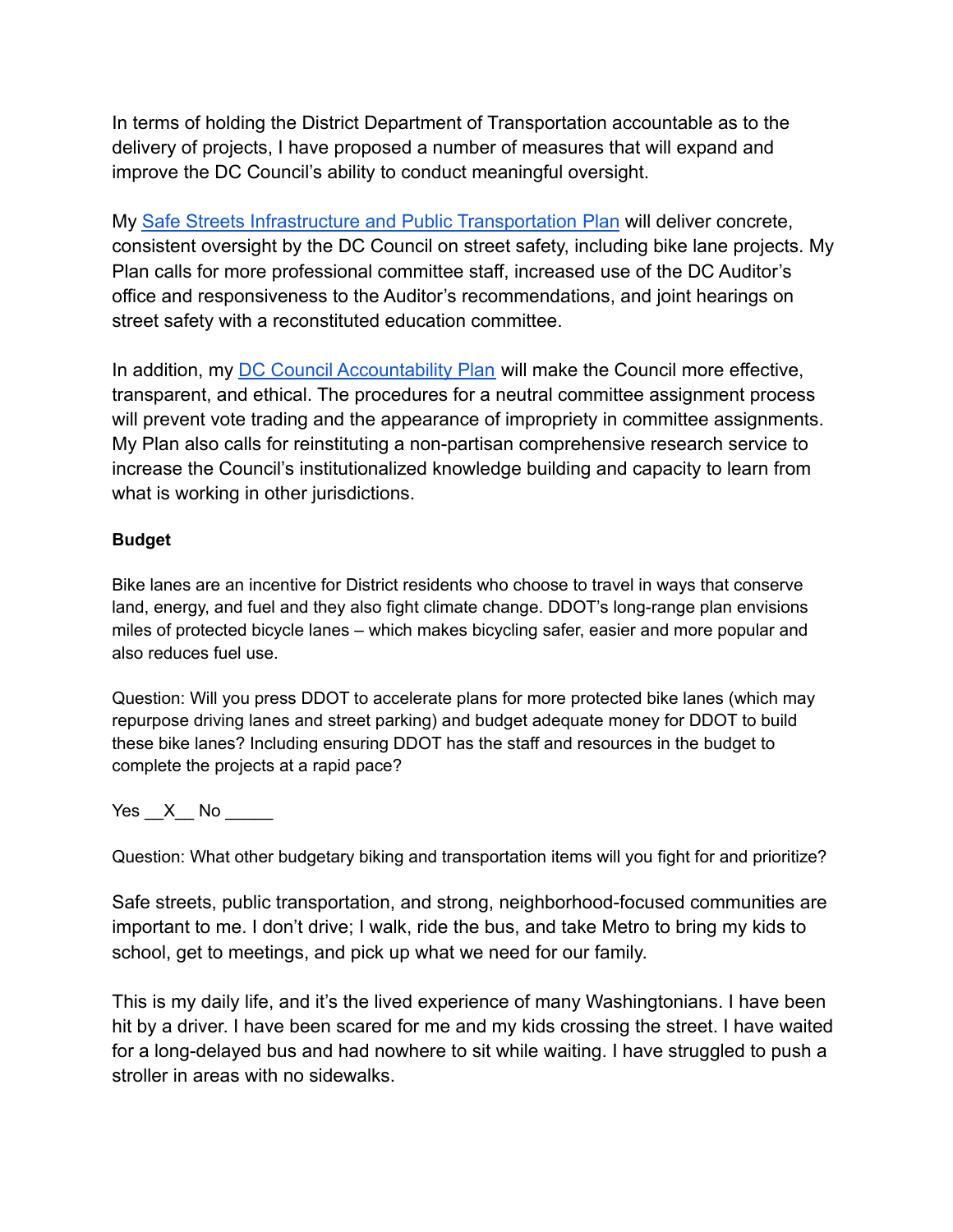I know it's hard to get around DC safely and easily and it's often hard to access basic services and amenities. I also know that values-driven leadership can deliver safety, accessibility, and amenities to all of our neighborhoods. My [Safe Streets Infrastructure](https://erinfordc.medium.com/erin-palmers-safe-streets-infrastructure-public-transportation-plan-2977cf283e34) [and Public Transportation Plan](https://erinfordc.medium.com/erin-palmers-safe-streets-infrastructure-public-transportation-plan-2977cf283e34) has a significant list of transportation priorities I would seek to fund, including:

- Charging the [DC Sustainable Energy Utility](https://doee.dc.gov/service/dc-sustainable-energy-utility-dcseu) Advisory Board with analyzing and recommending a model for a first-in-the-nation rebate program for the purchase of electric bicycles;
- Funding expansion of the DC Streetcar along Benning Road in coordination with [the Advisory Neighborhood Commissioners and community leaders that have](https://www.washingtoninformer.com/benning-road-streetcar-project-embraced-by-ward-7-residents/) [weighed in and engaged the community extensively](https://www.washingtoninformer.com/benning-road-streetcar-project-embraced-by-ward-7-residents/) on this proposal, and requiring a right-of-way to the operation of the streetcar to make sure service is frequent, reliable, fast, and affordable;
- Being at the table and requiring more and better from the District Department of Transportation by holding timely hearings on, voting in favor of, and assuring proper funding for proposed traffic safety legislation, much of which resulted from years of advocacy from community members and Advisory Neighborhood Commissioners (like myself), including:
	- [Walk Without Worry Amendment Act of 2021](https://lims.dccouncil.us/Legislation/B24-0566), which would require the District Department of Transportation to approve standardized designs for continuous sidewalks, raised crosswalks, and raised intersections;
	- [Safe Routes to School Expansion Regulation Amendment Act of 2021,](https://lims.dccouncil.us/Legislation/B24-0565) which would require specific traffic safety infrastructure around schools;
	- [Safer Intersections Amendment Act,](https://lims.dccouncil.us/Legislation/B24-0673) which would largely prohibit right turns on red at intersections – a nationwide best practice – and allow the "Idaho Stop" for bicyclists;
	- [Upgrading Tactical Safety Projects Amendment Act](https://lims.dccouncil.us/Legislation/B24-0674), which would require the District Department of Transportation to establish and implement an annual plan to make certain temporary traffic safety infrastructure permanent and durable;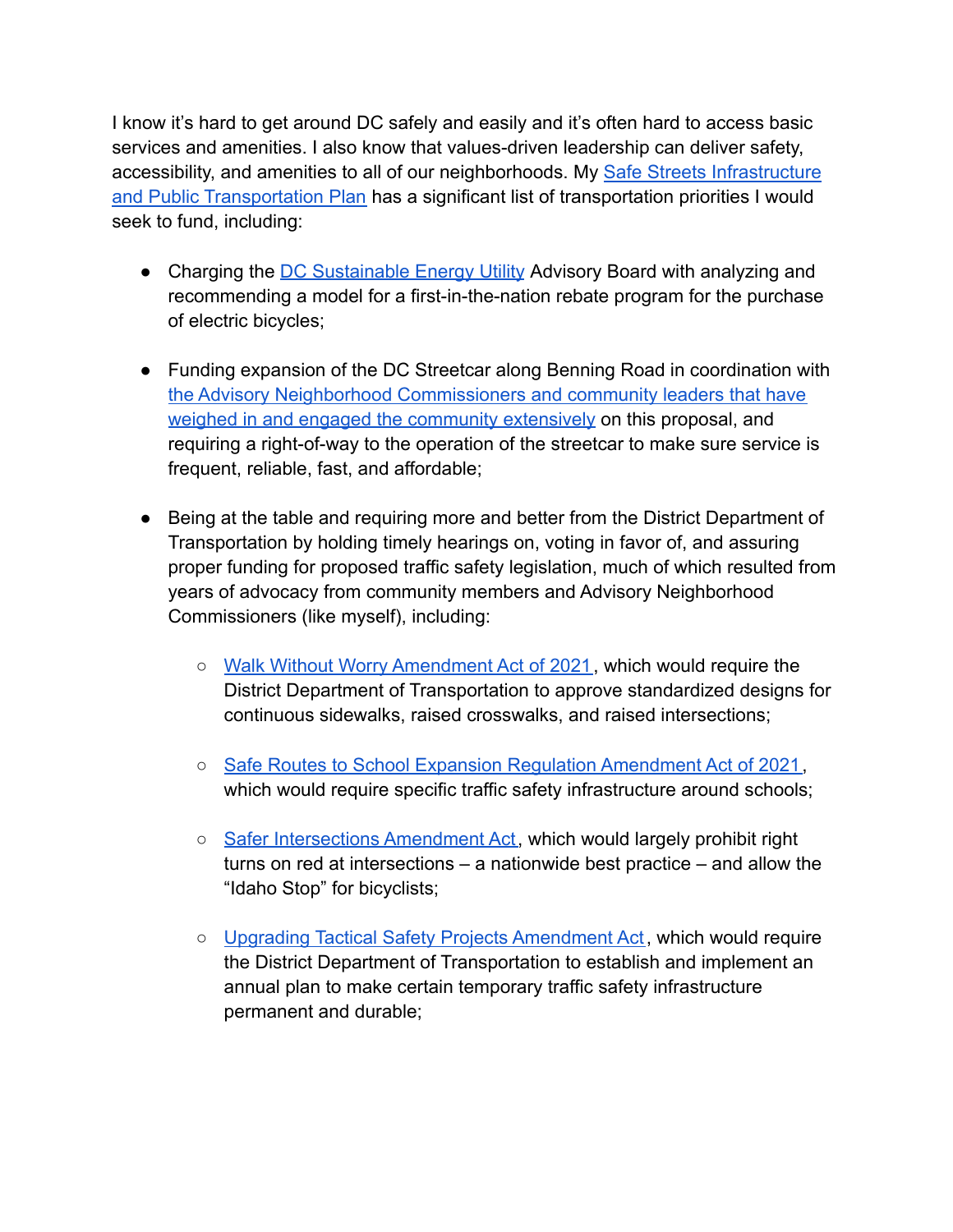- [Prioritizing People in Planning Amendment Act](https://lims.dccouncil.us/Legislation/B24-0675), which would eliminate prioritizing commuter traffic on our streets in favor of assessments that emphasize community needs, pedestrians, and sidewalks; and
- [Speed Management on Arterials Signage Amendment Act](https://lims.dccouncil.us/searchresult/documentSearch=false&searchString=Speed%20Management%20on%20Arterials%20Signage%20Amendment%20Act¤tPage=1¤tHeight=0), which would set the standard speed limit on major and minor arterial roads at 25 miles per hour.

## **Trails Network**

The Capital Trails Coalition seeks to create a world-class network of multi-use trails that are equitably distributed throughout the Washington DC region. The Coalition is in the process of finding funding to complete 800 miles of planned trails into pavement that people can walk and bike on. Trails are an economic boost for local economies and improve the health and well being of communities, would you support DC, alongside MD and VA, dedicating funding to complete our regional trail network?

Yes X No  $\blacksquare$ 

Further explain how you would advocate for the completion of the DC's portion of the Trail Network?

As a Commissioner, I led my Advisory Neighborhood Commission in repeatedly calling for the DC Council to fund the construction of these trails. I have also been leading the effort to coalesce community support around the Metropolitan Branch Trail and repeatedly urged the District Department of Transportation to use the Metropolitan Branch Trail as an engine for growth in our communities and to support local institutions and businesses.

I know what it takes to execute projects like these on the ground. We have successfully advocated for improved trail connectivity, budget funding to move trails off-street, and constructed protected bike lanes in my Advisory Neighborhood Commission area. I firmly believe that we can and should be doing more to construct a world-class trail network in DC.

## **Vision Zero**

Do you support the recent bills before the Transportation Committee, that would ban right turn on reds and permit the so-called Idaho stop?

 $Yes\_X$  No  $\_\_\_\_\$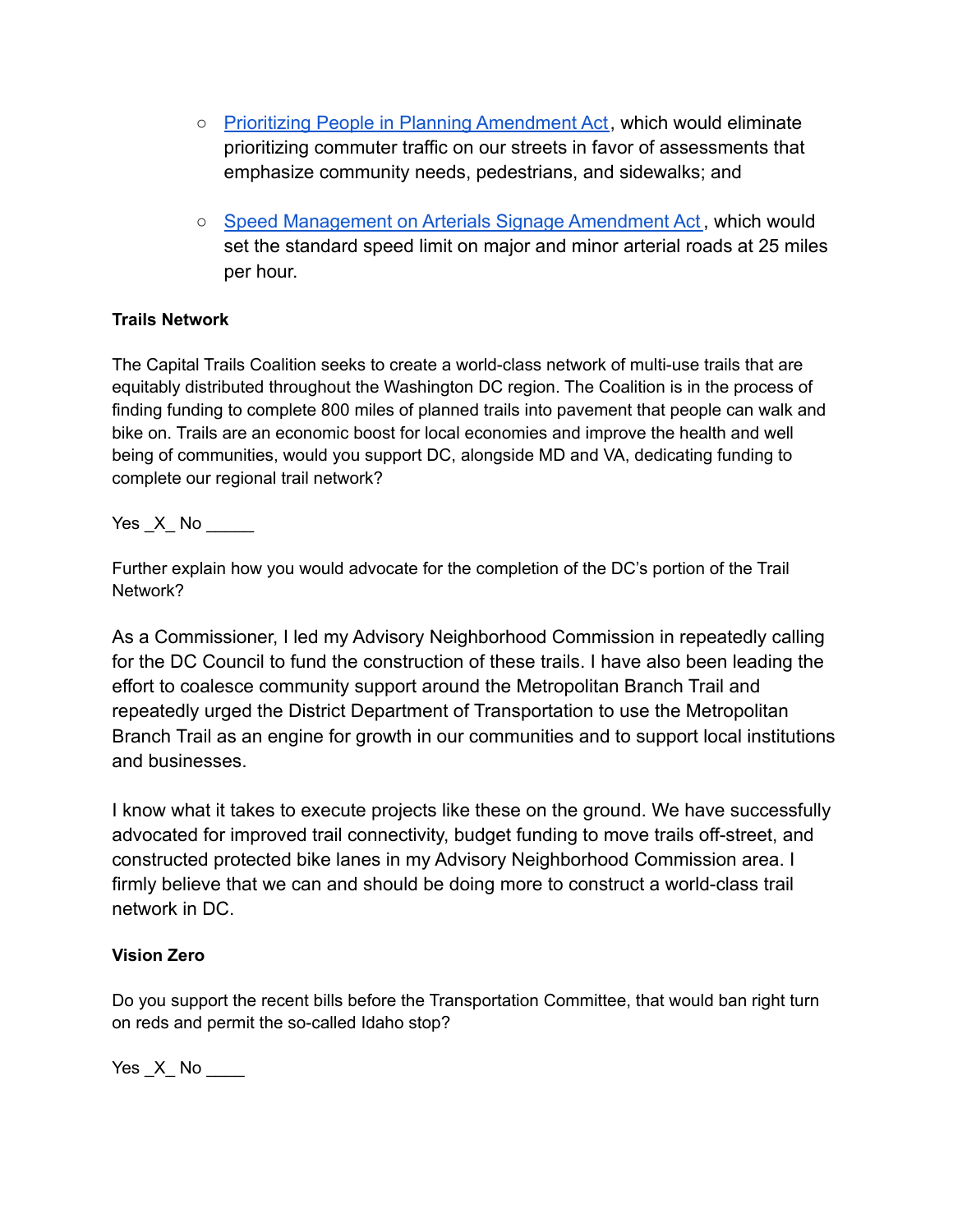Vision Zero - is it working and if not, what needs to be done by the District to achieve the goal of zero deaths due to traffic crashes?

Vision Zero has failed. Traffic safety infrastructure is in many ways uncomplicated. We know the mechanisms that slow down cars – whether it's stop signs or raised crosswalks or speed humps or curb extensions. Yet, we have consistently seen a lack of action from the District Department of Transportation on projects big and small.

Faced with public and political pressure for more and quicker implementation, the District Department of Transportation recently announced a change in its procedures for requesting traffic calming. But that change is mere window dressing, resulting in nothing more than faster closures of requests with no action.

In my own neighborhood in Takoma DC, neighbors and the Advisory Neighborhood Commission fought for years for traffic safety improvements around a local school – improvements that only came when a young man was hit and killed by a driver. As is so often the case, death motivated action, and that is simply unacceptable.

New DC Council leadership can shift the framework to proactive action on safe streets. I remain committed to advocating on the ground and building citywide coalitions with a focus on seeing our communities up close and personal to understand the challenges. I led a citywide coalition of Advisory Neighborhood Commissioners to give up our parking passes, in part because of my commitment to good government, but also because I think elected leaders should experience the city as residents do, without special advantages. Safety doesn't have to be an afterthought any longer.

My [Safe Streets Infrastructure and Public Transportation Plan](https://erinfordc.medium.com/erin-palmers-safe-streets-infrastructure-public-transportation-plan-2977cf283e34) is a comprehensive look at building a safer DC and making a Vision Zero that actually works, including:

- Establishing a major corridor modernization plan that allocates a regular, recurring funding stream to rebuild every major arterial in DC for safety and multimodality;
- Holding joint hearings of the [newly reconstituted, standalone Committee on](https://erinfordc.medium.com/dc-council-accountability-plan-bda504ae31f1) [Education](https://erinfordc.medium.com/dc-council-accountability-plan-bda504ae31f1) and the Committee on Transportation and the Environment focused on safety around schools and other facilities where children gather; and
- Instituting a photo enforcement structure focused on safety, not revenue, with traffic camera tickets starting with lower fines for first time violators and escalating significantly for the small percentage of chronic offenders, and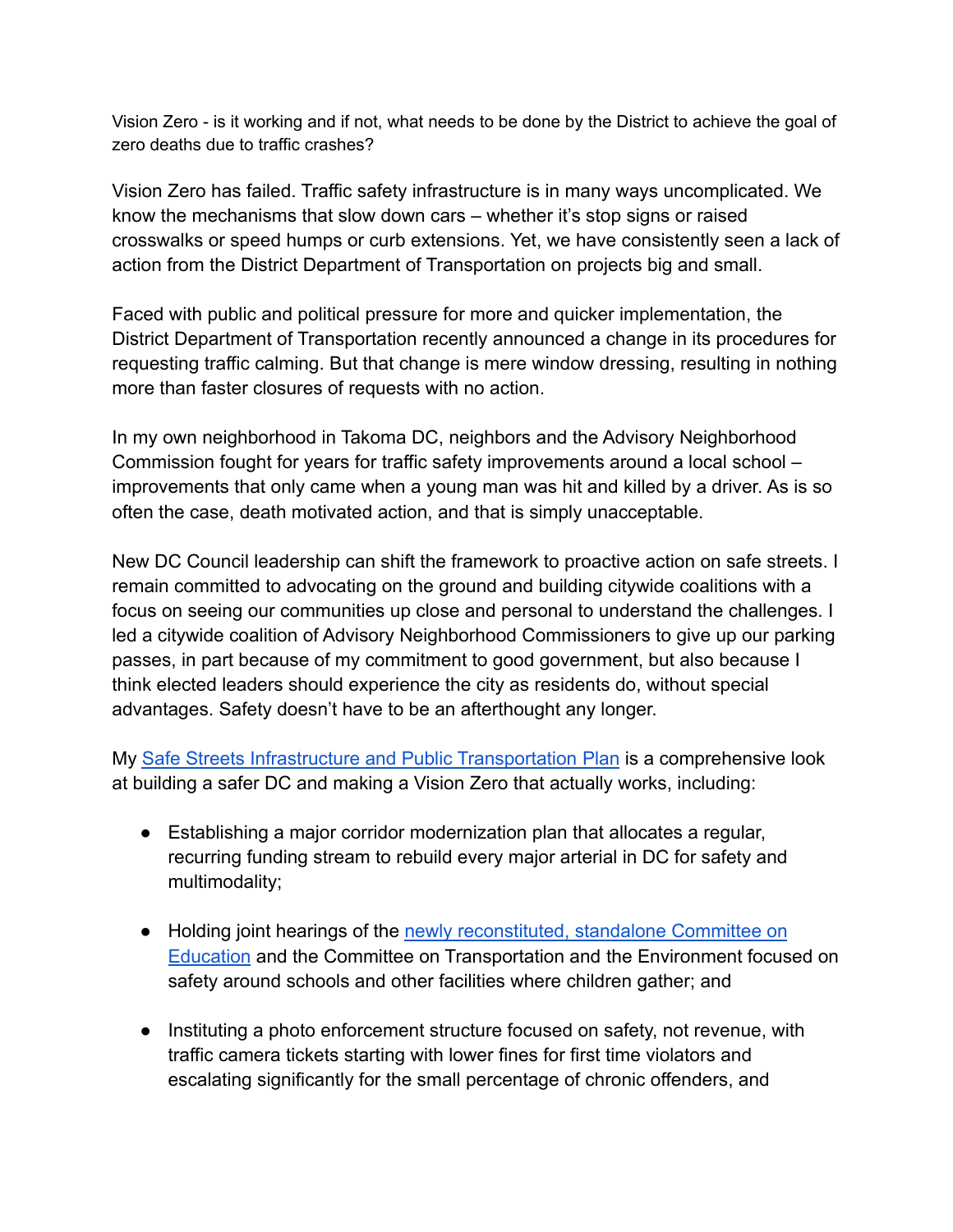directing all revenue be re-invested in traffic safety infrastructure to make it more difficult to drive dangerously in the first place.

# **Transportation Equity Priorities**

If elected or re-elected this year, what policie(s) or legislation will you pursue in your upcoming term to ensure our transportation system is equitably moving forward?

Public transportation is critical to DC's equity, growth, and [sustainability](https://t4america.org/2021/10/21/want-to-save-the-climate-start-by-funding-transit-operations/). But, instead of building back better, our public transportation systems are failing.

Neglecting and deprioritizing public transit damages so much more than just the bus schedule. We know transit links people to jobs and students to schools. We also know that [Black people are three and a half times more likely to not own a car](https://www.goodjobsfirst.org/smart-growth-working-families/connecting-jobs-public-transit) and the [costs](https://www.bloomberg.com/news/articles/2018-05-29/why-transit-rich-neighborhoods-are-more-affordable) [of car ownership](https://www.bloomberg.com/news/articles/2018-05-29/why-transit-rich-neighborhoods-are-more-affordable) can add up quickly for working families. Car exhaust is a [primary driver](https://www.popsci.com/car-exhaust-asthma-children/) [of childhood asthma](https://www.popsci.com/car-exhaust-asthma-children/), and childhood asthma rates in DC are [among the highest in the](https://www.urban.org/urban-wire/washington-dc-childhood-asthma-part-poverty-trap) [nation.](https://www.urban.org/urban-wire/washington-dc-childhood-asthma-part-poverty-trap) It is not enough to drive an electric car – we have to reduce car dependence through reliable and affordable public transportation for a more [sustainable future](https://t4america.org/2021/10/21/want-to-save-the-climate-start-by-funding-transit-operations/).

My [Safe Streets Infrastructure and Public Transportation Plan](https://erinfordc.medium.com/erin-palmers-safe-streets-infrastructure-public-transportation-plan-2977cf283e34) contains many equity-focused proposals, including:

- Holding timely hearings on, voting in favor of, and assuring proper implementation of Ward 6 Councilmember Charles Allen's [Metro For DC](https://www.metrofordc.com/) [Amendment Act of 2021,](https://www.metrofordc.com/) which would dedicate funding to improving and expanding bus service and provide a \$100 monthly subsidy to DC residents (and has the strong support of Advisory Neighborhood Commissions across DC);
- Expanding Kids Ride Free to automatically mail SmarTrip cards to every eligible public and public charter school student in DC (instead of requiring school coordination and pickup), allowing elementary students attending Title One schools receive a Parents Ride Free card that allows them to accompany their child, and explicitly encouraging use of these cards outside of school hours;
- Increasing access to discounted fares for seniors by using the District of Columbia Public Libraries as a Senior SmarTrip application and distribution point[,](https://www.wmata.com/fares/reduced.cfm) [like in Montgomery County, Maryland](https://www.wmata.com/fares/reduced.cfm),
- Expanding DC's bus shelter network, including by increasing capacity under the current contract for bus shelters and standardizing installation of bus shelters at bus stops (unless the District Department of Transportation can justify otherwise),